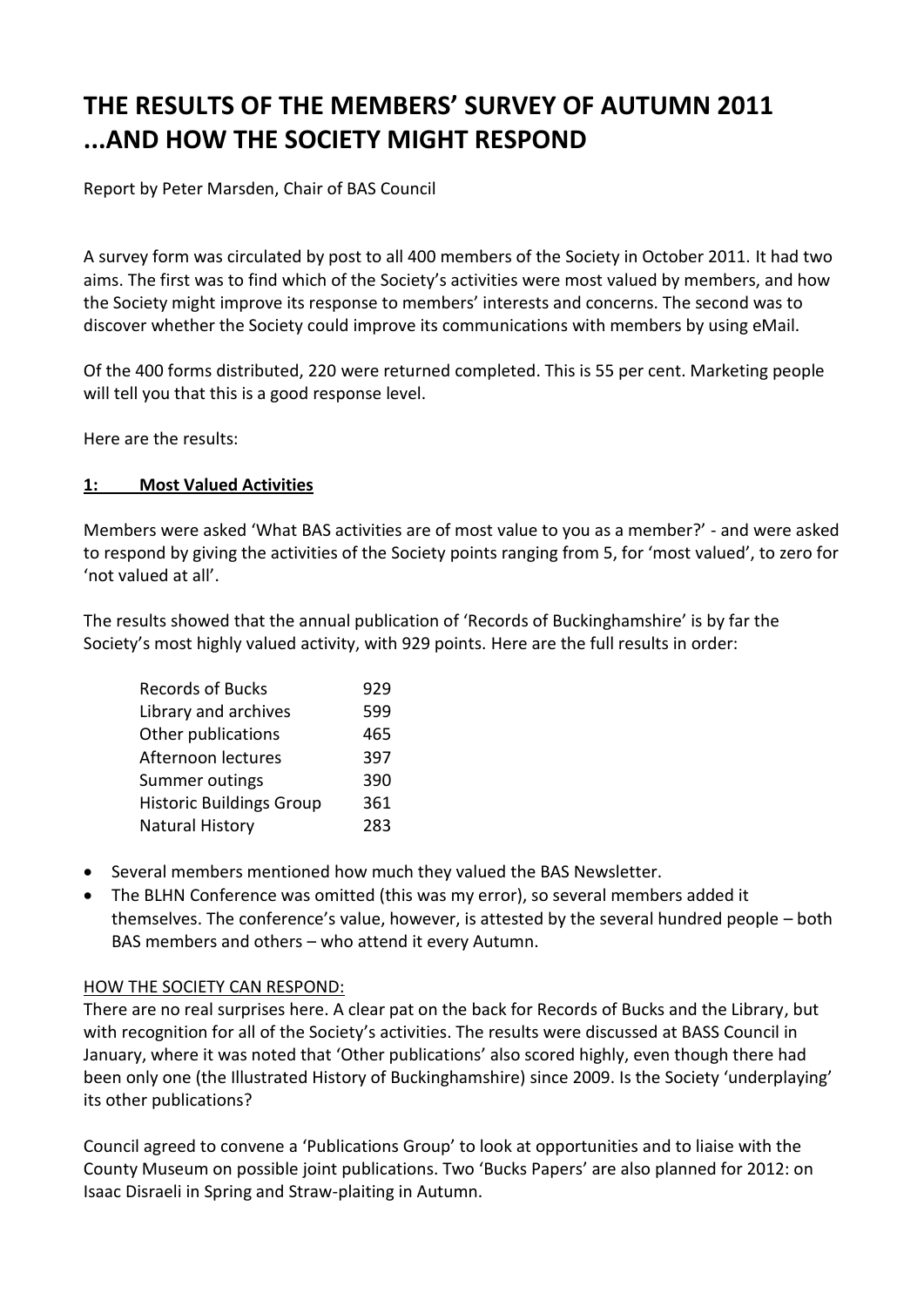# **2: Areas of Interest**

Members were asked 'What are your main areas of interest?' and, again, gave these points ranging from 5 to zero. The results were:

| History         | 903 |
|-----------------|-----|
| Archaeology     | 809 |
| Architecture    | 598 |
| Family history  | 508 |
| Natural history | 367 |

## **3: Membership of other local societies**

The survey also asked 'Are you an active member of any local history societies? If so which?'

The highest scorers were:

| <b>Bucks Family History Society</b>                |   |
|----------------------------------------------------|---|
| <b>Bucks Record Society</b>                        | 9 |
| Chess Valley Archaeology and History Society       | 8 |
| The Chiltern Society                               | 5 |
| <b>Bucks Garden Trust</b>                          | 5 |
| The Marlow Society                                 | 5 |
| Weston Turville History Society                    | 5 |
| Archaeology in Marlow                              | 5 |
| Wolverton District Archaeology and History Society | 5 |
| Bucks, Beds and Oxon Wildlife Trust                | 5 |
|                                                    |   |

...and 45 other local societies with fewer than five.

## HOW THE SOCIETY CAN RESPOND:

Again no surprises, but should Records of Bucks reflect the interest in Family History more?

## **4: Suggested activities that the society might organise**

Members were asked 'Are there other activities you would like the Society to organise?'

- **Archaeological investigations** were most mentioned (13):
	- 'Access to digs'

'Visits to active digs... organise digs volunteers'

'Non-intrusive active fieldwork – woodland survey, earthwork survey, geophysics, fieldwalking' 'Visits to archaeological excavations... would need eMail list to organise at short notice through county service/field units'

'Another visit to Quarrendon'

'Outings with an archaeological flavour, not just buildings'

'Visits to observe local digs'

'Excavation'

'The society really needs an active field group to attract younger members (as Kent and Sussex for example); might the society keep a register of members looking for fieldwork opportunities?'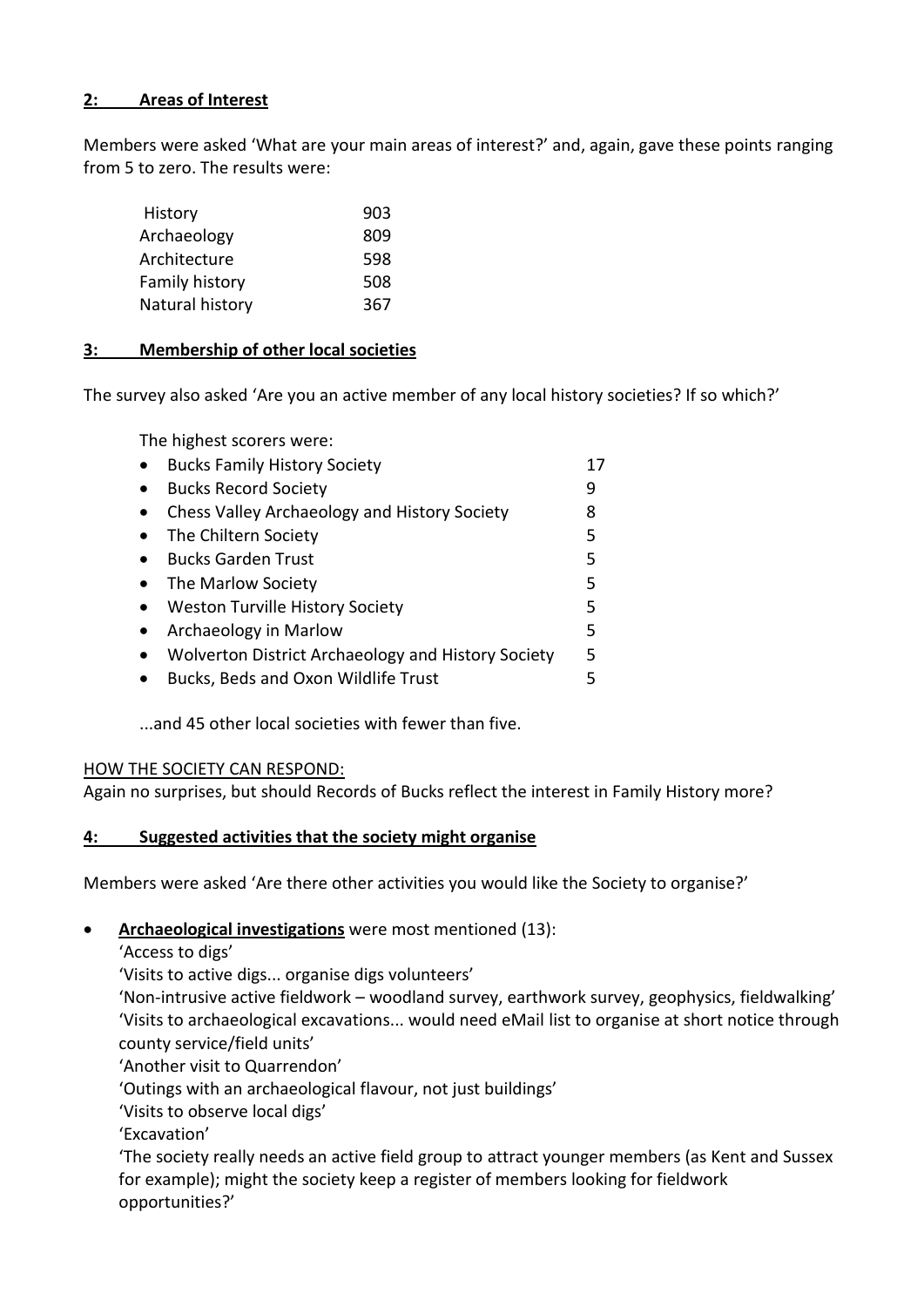'An active archaeology group'

'Organise or sponsor some field archaeology that members (or Bucks CC) would like to undertake, giving members the opportunity to learn in the field' 'Identifying archaeological sites, learning to dig and explore' 'The Quarrendon day, 2009, was brilliant'

- The popularity of **Outings** (5) was evident: 'More guided walks around villages etc' 'More outings (any season), especially local sites for 'walk and talk' with experts (professional and lay)' 'Photographic days out to capture history for the future' 'More visits to historic properties and houses within Bucks' 'More outings, for example historic buildings'
- There were some specific ideas for **Workshops** (4) 'Workshops on medieval pottery from excavation in Bucks, and lithic analysis' 'Symposia on a proactive strategy for the long-term sustenance of the Bucks environment and cultural heritage' 'One-off training courses such as the one on using old maps for research... on, for example, identifying worked flint and pottery' 'Local day schools, conferences' 'Perhaps more sharing or talks of other members' specialities to provide a basic grounding for others'
- There were suggestions for improved **Communications** (2): 'eMail notification of events of interest' 'Outreach to local and neighbouring societies'
- The **location of events** raised concern but this was not consistent; for example: 'Hold the annual BLHN Conference in Aylesbury' 'More events outside Aylesbury'
- And a few people raised other concerns: 'Aylesbury Museum must be safeguarded' 'The society's activities seem to me comprehensive... The issue is finding people to organise them'

'I am concerned about the age profile of membership. Activities that encourage participation by people under 40 would help guarantee the future stability of the society'

# HOW THE SOCIETY CAN RESPOND:

The big surprise here is the clear request from members for more active involvement in archaeology. BAS Council discussed this at some length at its January meeting. The science of archaeological investigation has advanced hugely since the days when, 150 years ago, early members of the Society simply went out with pick and shovel and started digging.

The majority opinion was that the Society should be careful not to encourage uninformed excavation, which might in fact damage the county's historic assets. However the Society does exist to increase understanding of the archaeology of Buckinghamshire so could respond with talks and workshops.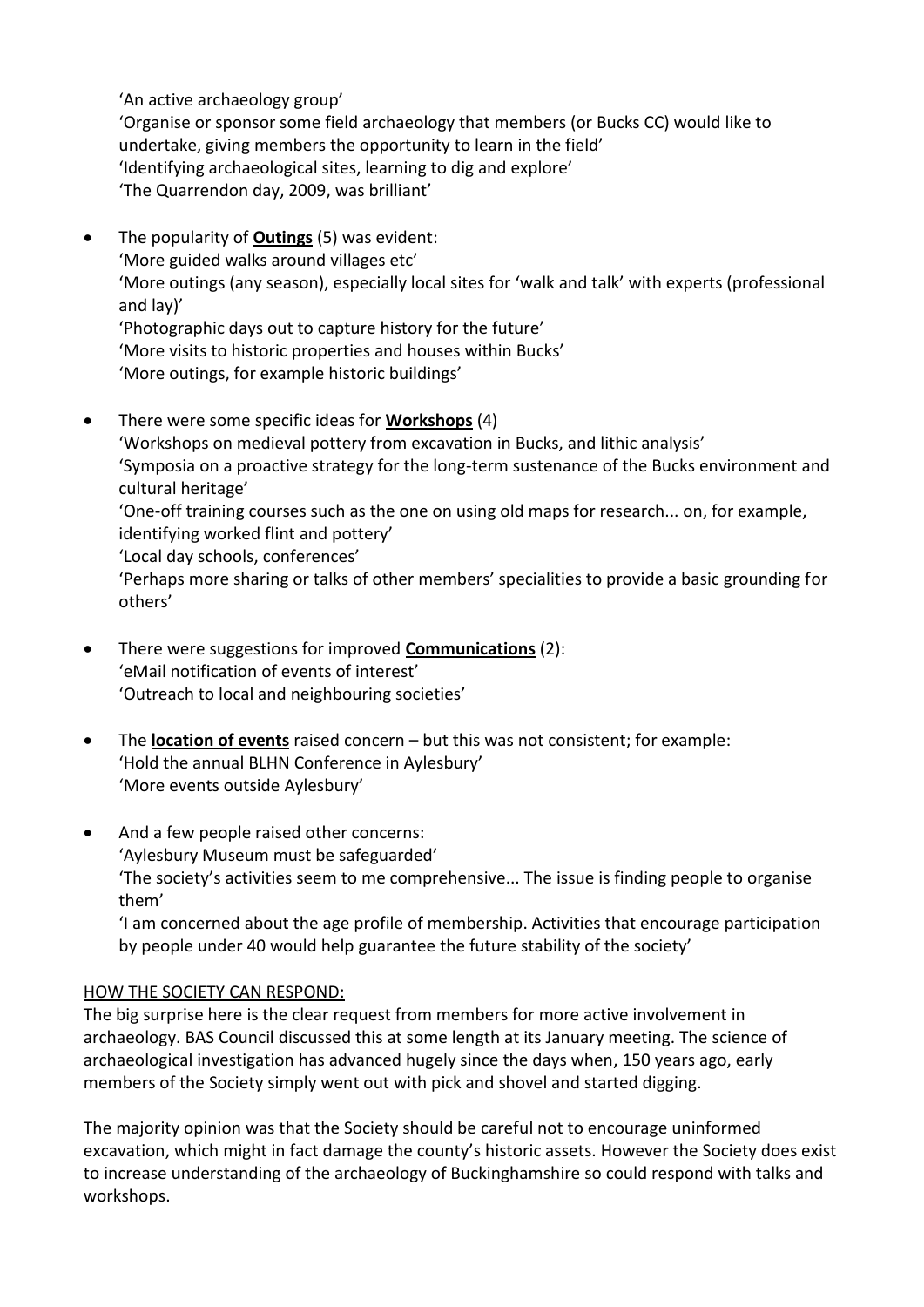## **4: Offers and requests for the coverage of particular subjects in BAS publications**

Forty-one members mentioned particular subjects that they would like to see covered in the Society's publications. Here is the list in alphabetical order:

Amplification of each of the chapters in 'An Illustrated History of Early Buckinghamshire' Bradenham Woods Survey Bucks at Domesday Bucks churches and monastic houses Bucks Cromwellian figures: John Wilkes, libertarians, secularists Bucks parks and gardens Bucks settlement patterns Chesham Manorial Records Development of Milton Keynes Dovecotes and fishponds 1450-on Earls of Shelburne and Wycome Abbey Evolution of the highway network Flint Buildings in Bucks Forms of lease 1400-2000 Heraldry in Bucks churches Historical Atlas of Bucks (3) History of Aylesbury History of Kings' Wood, Tyler's Green History of Linslade History of occupants and house at Raddie Manor History of Stowe History of the Rocket Motors Establishment at Westcott Industrial archaeology in Bucks Landscape history of Bucks (2) Local coinage Manor houses in Bucks Manor of Chalfont St Peter Medieval Seals More publications like the Jeffreys and Bryant map volume Old Aylesbury Overview of World War I and World War II archaeology in Bucks Oxbridge college livings – especially New College Parish councils' running costs Rent levels in Bucks 1400-on Roman Hambledon Saxon/medieval deer park in Penn Stowe New Inn Timber frames Tithe Map Project Transhumance – winter valleys to summer pastures and woodland Winslow Wood carvings Wycombe Heath as a hunting chase for Citizens of London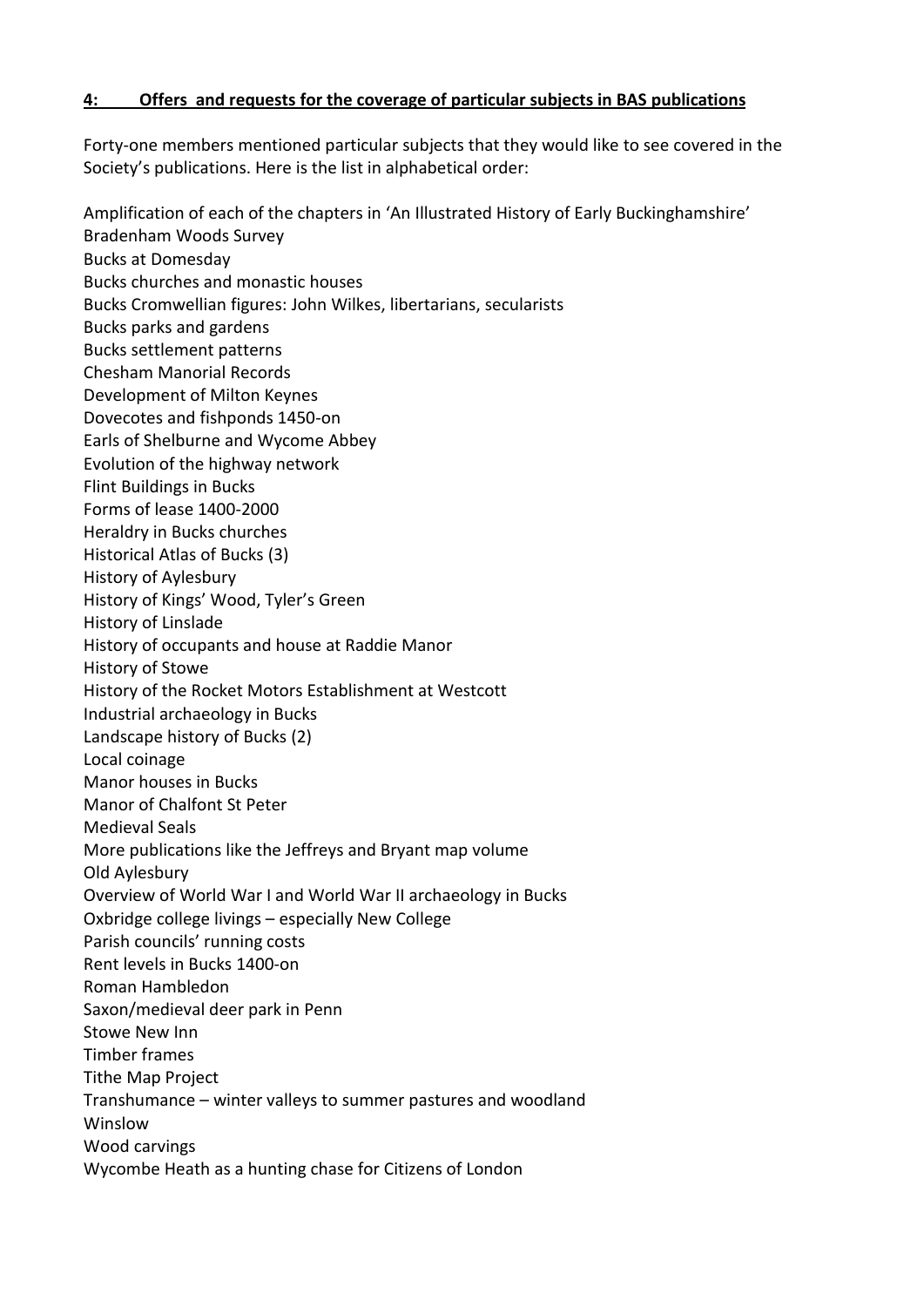There were also many requests for articles or publications on particular towns and villages (for example 'More on High Wycombe') and for general subject areas ('Natural history, especially wild flowers').

## HOW THE SOCIETY CAN RESPOND:

The list – including the names of members who are offering articles - has been passed to the editors of both Records of Bucks and Bucks Papers.

## **5: Members' active research interests**

Members were asked 'Do you have active areas of research or excavation? If so, what are they?' The responses again show the wide range of members' interests:

17th-century Bucks Quakers 19th-century Bucks 19th-century Bucks photographers 19th-century social history Anglo-Saxon churches Archaeology of Weston Turville Artefacts Ashridge Ashridge: The College of Bonhommes Aylesbury Bletchley Park Bucks churches Bucks in the Civil War Chalfont St Peter Manor Cheddington airfield Chesham Bois Manor Chesham manorial records Church Houses Church recording Cottage crafts and cooking Evolution of the highway system Furniture history Haddenham Haddenham: Historic buildings Hanslope Hartwell House Hedgerley historic buildings survey Heraldry in Bucks churches Industrial archaeology Iver Life of George Lipscomb Lord Desborough Marlow Marlow's Warren Wood Medieval buildings Medieval settlements